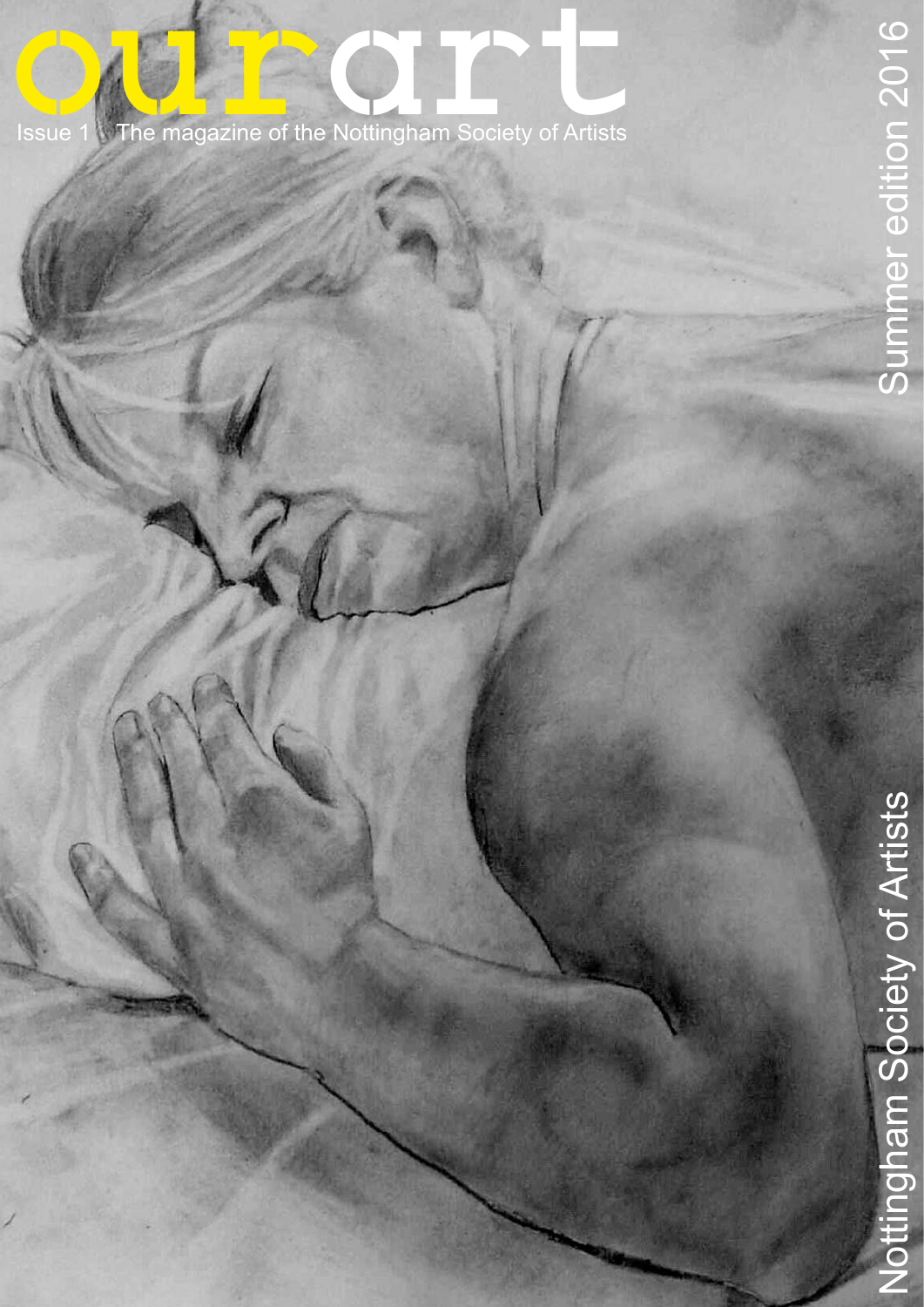## 2 - Contents

# Welcome

Welcome to the first issue of **ourart** magazine, the Nottingham Society of Artists magazine for supporters, members and alumni. We hope that **ourart** will become the medium through which everyone can get the latest news from the society, communicate with others in the society and advertise their events. It will also be a focus point for art related articles, reviews and tutorials. For **ourart** to be successful it needs your support. Contributions, articles, stories, photos will be very welcome - send to

[publications@nottinghamartists.org.uk](mailto:publications@nottinghamartists.org.uk)

#### **What we have been doing**

Our AGM in June is the start of our event year – there has been membership showing at Showcase, Big Picture and Autumn exhibitions.

We have hosted three schools exhibitions for 4-14 years, 14-16 years and sixth form with gratifying support from the parents and friends.

There have been notable private exhibitions by Ala Bashir, Mim Brown & Enid Patrick with Friends, Rita Mitchell & Lynda Child, master classes from Sooqi Atrubi (watercolour), Peter Millward (Chinese brush painting) and Jeannie Clark (printmaking). A film company has also shot sequences in our studio for a forthcoming BBC production.

Good progress has been made in building refurbishment. The top floor studio kitchen is now clean, bright and airy, with better cupboards and worktop on one side and a desk and filing cabinet on the other for the Kitchen Command Centre.

Finally, our outreach programme has encompassed giving a prize to the Nottingham Castle Open with the Holbrook Foundation prize being given at our Autumn Exhibition. KNK gallery has joined us as a



free monthly exhibition venue for our members .



# About the Society

#### **The Society came into existence in 1880. It was not until 1934 when it occupied its present home at 71-73 Friar Lane, Nottingham.**

The first President and founder member was Samuel Bourne. He was President for 31 years so did not see the move to the Society's own premises. He was a renowned Victorian photographer, famous for his pioneering photographs of the Himalayas. When he formed the Society he became a competent watercolour painter – a 'gentleman's' pursuit whereas being a photographer was 'trade'.

In that early period Laura Knight (then Laura Johnson) became a full member (April 1900) but she could not take part in life drawing until 1911. Then as today (we still do life drawing) they had to pay the model in addition to their annual subscription.

Annual exhibitions were held at the Castle until 1892. In those early years there were about 30 members. In 1883 they sold 111 works - that is about half the hanging - and made £940. Today there are about 270 members and we exhibit in our own gallery several times a year. We sell about a fifth of the works and the sale of an individual picture is about the same value as then.

Along with our first President at the start there were about six notable Nottingham figures from the art world to form the Society. Those following Presidents and members comprised Harold Knight, Arthur Spooner, Edward Seago, Theo Else (who sculptured the lions for the market square and St Luke at the top of our building), Laura Johnson and Ken Holt.

Today nationally known members are Haidee-Jo Summers, Ala Bashir, Sooqi Atrabi and the sculptor and new member Wolfgang Buttress.

After 30 Presidents and a change to charity status there is no President. The management of the Society is with a Board - currently Alan Gardner (Chair), Colin Treliving, Ann Clay, John Pooler. Greg Langfield, Margaret Spencer.

The Society is run entirely by volunteers who enthusiastically run exhibitions to show works from 13 city schools with ages running from 4-17 years, support university students showing their degree works, run an open exhibition for all members to enter but, with an external selection process, run by invited guest artists and gallery managers.

All exhibiting members can show their work in the gallery. For six days a week there are painting group sessions in the top floor Studio for the members.

Apart from our commitment to educate with our art, the social aspect of our Society is very important. There is always a good reason to join us in conversation.

The Society is almost unique in owning its own prominent city centre located building with an Art Gallery and huge painting studio and, with 100 years of occupation, possibly only the Royal Academy in London can match that!

The strength of the Society is its membership, their subscriptions ensure financial stability, everyone an inspired and enthusiastic artist. The inclusiveness in a range of ability from beginner to professional artist and national treasure provide a social variety, encouragement and unique community friendship.

*Alan Gardner*

*Cover image: Sandy by Phil Harrison*

## Contents..

- *2 Welcome*
- *3 Feature Artist*
- *4 Survey Results*
- *5 News*
- *6 Around the Groups*
- *7 Model Focus*
- *8 Events & Exhibitions*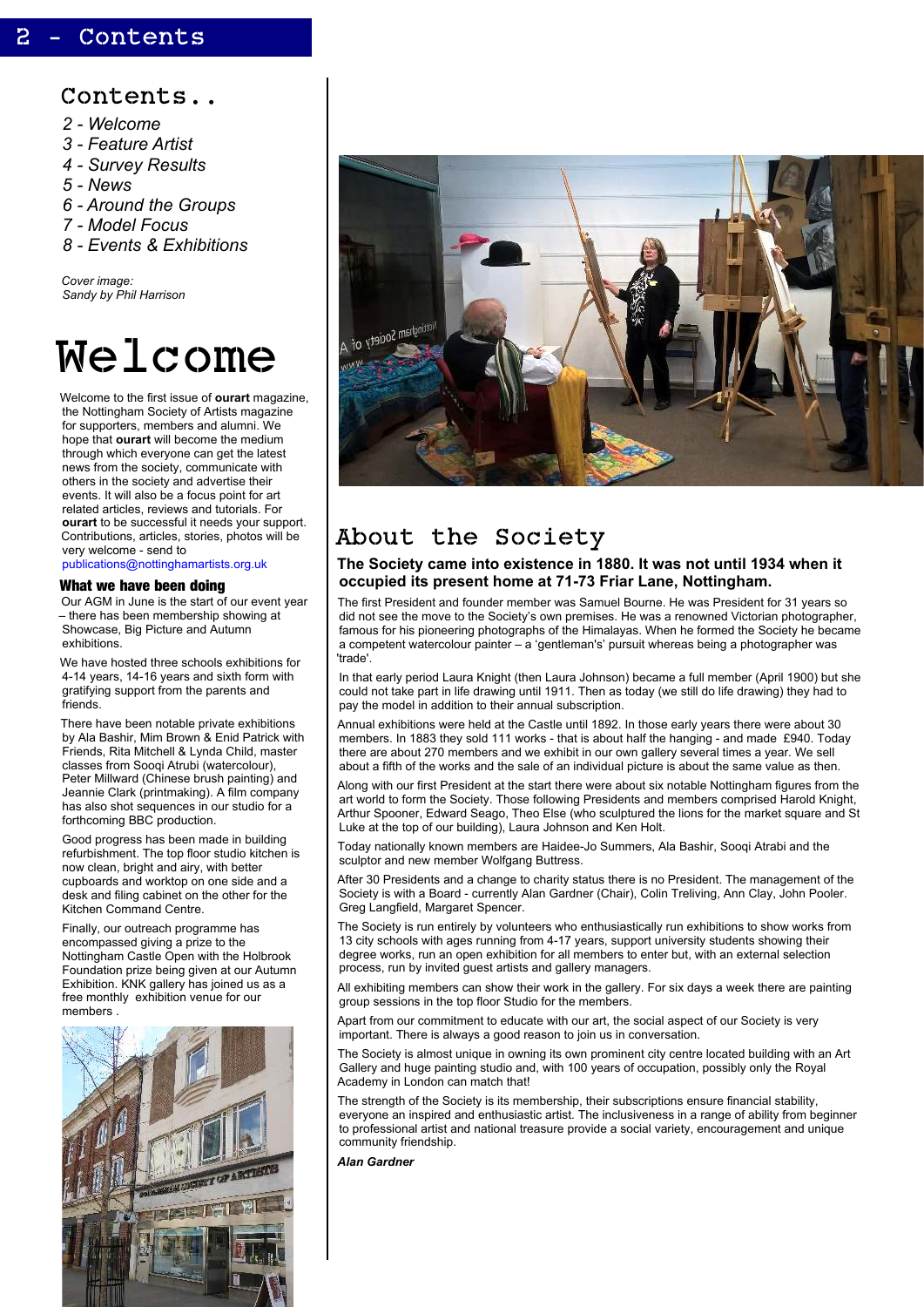# Phil Harrison digital wizard



Although there may be some members who don't know Phil by sight, there can be very few who don't know his name. It appears on most of our NSofA e-mails, Phil being the developer and administrator of our splendid website.

You may already know his artwork; large, dramatic nudes, usually painted in oils but recently done in pencil, to beautiful effect. He has also produced some fascinating images on his tablet computer. The printed results have been an intriguing addition to our exhibitions. Last year he shared this expertise in an NSofA workshop and there was interest and enthusiasm from attendees for a follow-up.

He runs the Tuesday evening 'Big Picture' group, which is very popular.

Another great interest for Phil is folk music. He has, on occasion, entertained us in the studio (there were many requests for more of the same!).

What follows is the result of a recent conversation.

*So let's begin at the very beginning, Phil, with memories of your early years.*

I was born in Cardiff, one of three boys.

We lived in a bungalow and on one side of us was an Irish family with five boys. On the other side were three Polish boys. Behind our houses was a field and there was a great deal of football played.

At eleven, I went to Cardiff High School, choosing crosscountry running rather than rugby. Academically I was science-orientated and did double maths and physics at A level. I was very interested in computers by this time, so when I went to Manchester University, it was to do a degree in Computer Science.

My first job was with ICL in Manchester. Then, in 1972, a job was advertised at Nottingham University Computing Centre. It sounded interesting, being a new department with a young staff. I decided to apply and, if I got the job, I'd stay for two or three years. I did get the job and stayed until my retirement in 2010, by which time I was leading a team of engineers running the University's computer network.

#### *What about your non-professional life, your marriage and hobbies?*

In 1978 I married Liz, having met her at a folk club in Beeston the year before. We went on to have four children, Sam, Anna, Sian and Naomi.

They're all grown up now, of course.

# Maureen Copley chatting to

As a family with a camper van, we've enjoyed some wonderful holidays. One of our favourite places is the island of Sanday in Orkney. Liz's brother has a farm there and has played host to us for many years. It was an important part of our children's growing up and they have great memories of good times there. We'll all be up there for a great family gathering later this year.

Painting and folk music are my special interests.

I had my first decent guitar when I was sixteen, so I taught myself to play and I joined a folk club. It was when I came to Nottingham that I got properly involved in the folk scene and it was then that I began performing solo, as a "floor singer".

Liz and I enjoy going to folk festivals, maybe five or six a year. Last year we went to one abroad for the first time. It was called Costa del Folk and was in Portugal. We're going again this year.

I don't remember much about how my interest in art developed. I know that I drew a lot when young. It wasn't until I came to Nottingham, though, that I decided to take an A level course in drawing and painting at

Clarendon College. I took the course, but life intervened and I didn't do the exam.

Later on I took Adult Education courses on different art skills. Importantly for me, I joined a life drawing class at Shakespeare Street. Mik Godley, a marvellous artist and very good teacher, ran this. I progressed from drawing to painting. It was difficult at first, but it got easier with practice. Rob van Beek latterly took over from Mik as tutor for the class. Rob was member of the NSofA and organised an exhibition for the class at St Luke's House in 1999.

Around 2000 the Shakespeare Street course was discontinued and so at Rob's suggestion most of our class started out on our own, renting Mark Beaven's Sherwood studio. I took over running the group from Rob in 2001, and we called ourselves The Big Picture Group.

I joined the Society around 2003 and our group moved from Mark's studio to the NSofA, hiring the top floor studio on Tuesday evenings. The Big Picture group still flourishes.

*It's always interesting to have an insight into people's background, so thanks to Phil for sharing his fascinating story.*

*We owe him an enormous debt for all he has done and continues to do for the Society. It's to our benefit that his talents (and fate) brought him to St. Luke's House. Long may he remain!*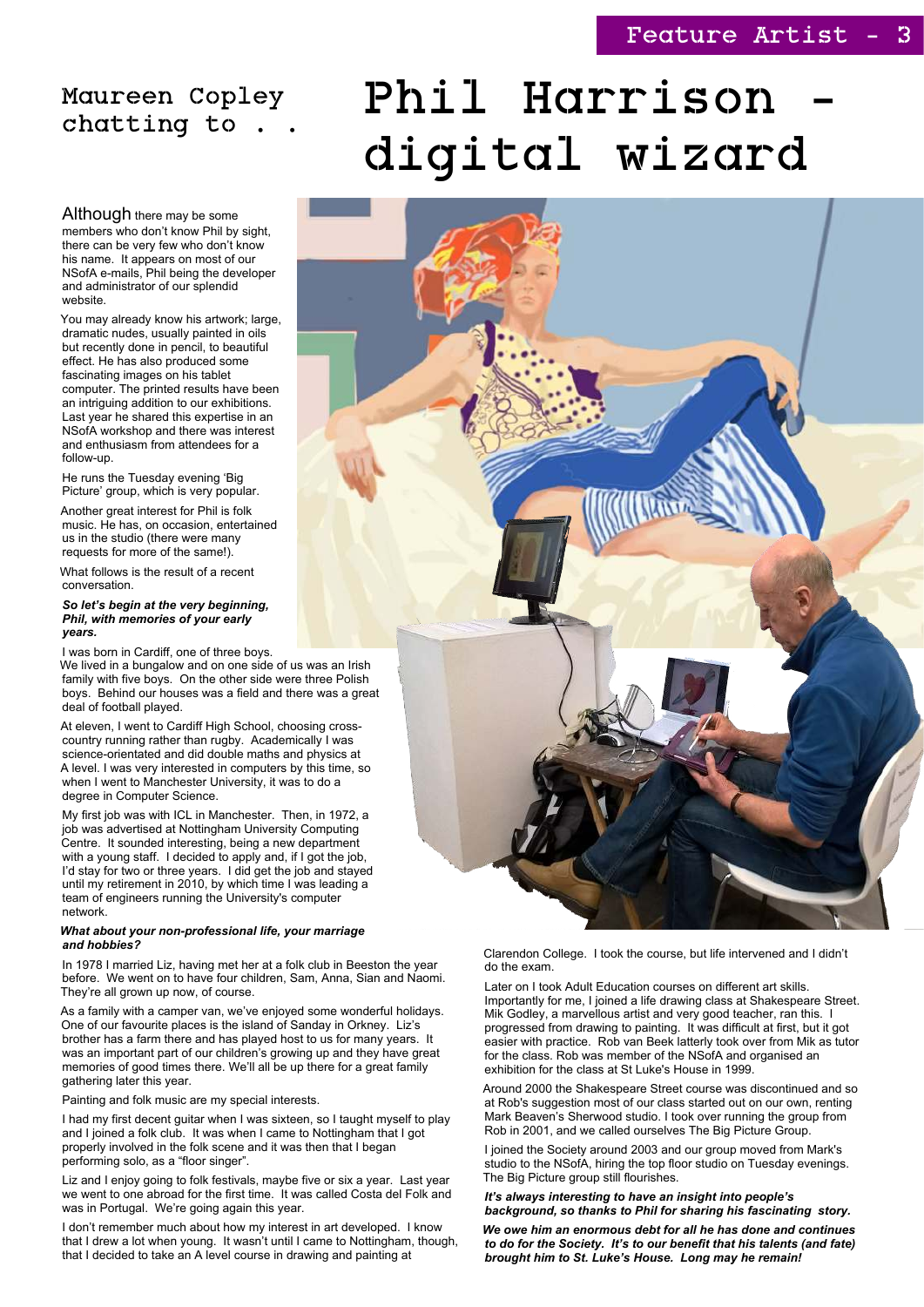## Survey results

# Membership Survey The results…



| What benefits do you think there are or should be with membership? Please bck your response to each dem- |                                                          |                                                                        |                                  |                    |                   | ×                                                                 | 旡         | œ.                                                                                      |
|----------------------------------------------------------------------------------------------------------|----------------------------------------------------------|------------------------------------------------------------------------|----------------------------------|--------------------|-------------------|-------------------------------------------------------------------|-----------|-----------------------------------------------------------------------------------------|
| <b>Answer Options</b>                                                                                    | Important<br>hlumu i bas<br>preder more<br>opportunities | <b>Important</b><br>and I think.<br>we have<br>enough<br>opportunities | Not<br><b>Important</b><br>to me | Rating<br>Aversign | Никролян<br>Count | hotal % of<br><i>members</i> .<br>white think<br><i>important</i> | think not | % who think<br><i>important</i><br>and should<br>bas mores<br>imports it opportunities: |
| 1 Learning new skills, techniques, art forms                                                             | 72                                                       | 42                                                                     | 18                               | 159                | 132               | 86%                                                               | 14%       | 55%                                                                                     |
| 2 Being able to join groups and practice art                                                             | 36                                                       | $\mathbb{Z}$                                                           | ¥                                | 1.62               | 136               | 56%                                                               | 4%        | 43%                                                                                     |
| 3) Meeting like minded people and making friends-                                                        | 49                                                       | 76                                                                     | $\mathbf{H}$                     | 1.72               | 136               | 92%                                                               | IE.       | 35%                                                                                     |
| 4 Meeting other artists                                                                                  | 44                                                       | 寓                                                                      | ×                                | 122                | 1301              | 54%                                                               | 作品        | 34%                                                                                     |
| ElBeing able to work with twe models.                                                                    | 48                                                       | 64                                                                     | 21                               | 1.80               | 133               | 54%                                                               | 16%       | 36%                                                                                     |
| cit earning more about an generally through talks and visital                                            | $-51$                                                    | 52                                                                     | 26                               | 1.80               | 128               | <b>BOTH</b>                                                       | 20%       | 40%                                                                                     |
| /Being able to exhibit my work                                                                           | 44                                                       | 70                                                                     | 19                               | 1.81               | 333               | 86%                                                               | 14%       | 33%                                                                                     |
| 8 Being able to attend demonstrations                                                                    | 58                                                       | 30                                                                     | 53                               | 185                | 130               | 75%                                                               | 25%       | 45%                                                                                     |
| Having an opportunity to find out more about and be part.<br>Hot he local art scene                      | 临                                                        | 69                                                                     | 22                               | 1.82               | 126               | 83%                                                               | 17%       | 36%                                                                                     |
| 10 Being able to sell my work.                                                                           | 36                                                       | 57                                                                     | 38                               | 202                | 132               | 70%                                                               | 30%       | 27%                                                                                     |
| 11 Participating in social or networking events                                                          | 29                                                       | 55                                                                     | 補                                | 2.10               | 125               | 67%                                                               | STYS:     | 23%                                                                                     |
| 12 Promotion of rsysalt as an artist via the website                                                     | 30                                                       | 24                                                                     | 68                               | 2.31               | 122               | 44%                                                               | 56%       | 25%                                                                                     |

# What can we deduce?

A

#### **It may seem quite a long time since the Society's first general survey in 2015 so what did happen – what were the main findings ?**

What has happened with the survey information? First, an open forum was held with Associate and Affiliate member categories and votes were taken for action affecting their groups.

Of course the survey does not represent the views of all members. Only 56% responded although every member was circulated by Email and post. Those who did not take up the opportunity to have a say were indicating by their abstaining that they had no strong views for the direction the Society should take in the future. So we could only work with the data collected and the results were summarised in tables.

Then a meeting was held specifically for the Fellows and they too were asked to vote on actions which would change their group and Society membership as a whole.

The first resulting action had an effect on the gallery programme. It was reworked so the booking system ran from Monday to Monday – a full week booking turn round instead of a booking system allowing part week bookings and often finishing with a Sunday taking down of pictures. This has we hope made the booking system more controllable, less work and keeping a full day opening on a Sunday – one of the best public viewing days. This also aligns with the Castle closing days of Mondays and Tuesdays which reduces footfall on Friar Lane throughout the year.

The second move has been to change the members exhibitions from exhibitions of the different groups – Affiliates, Associates and Fellows to Members exhibitions on a specific theme – Small Pictures, Light night and studio painting, Show Case, Autumn and Christmas.

The third move is to change the membership classes in line with the majority of the membership's surveyed views. What members wanted was a simplification and clearer understanding of what categories in membership meant. So after several attempts to achieve this aim, we are going to vote to amalgamate Affiliates and Associates as one group called simply 'Members'. There is a sentiment to have a grading to aspire to, so maybe we keep the Fellows but discard any sub-category.

However there is one sub-designation which we must have and that is for a Member to progress to 'Exhibiting Member' to take part in our members' gallery exhibitions.

If a senior membership group of 'Fellow' is to be retained there will have to be changes from it being just an honorary title to one of some increased responsibility over that of an ordinary member - but what that will be is a future debating issue.

So that is where we are – nearly everyone wanted membership grading to be simplified, to be inclusive and not elitist and they want the three strands of our Society to continue – painting in the studio groups, educational support and gallery exhibitions. If there is dissent, it is as ever, in the detail of how to do the changes!

- The majority of members responding (39%) would get rid of the current classes
- The Fellows preferred to keep the Fellows class and merge the other two
- There is certainly agreement to change the current classes (68%)
- Interestingly over a third of members surveyed did not know which class of membership they belonged to

*Article contributors - Suzie Reeves, Phil Harrison and Alan Gardner*

# One year on so what happened ?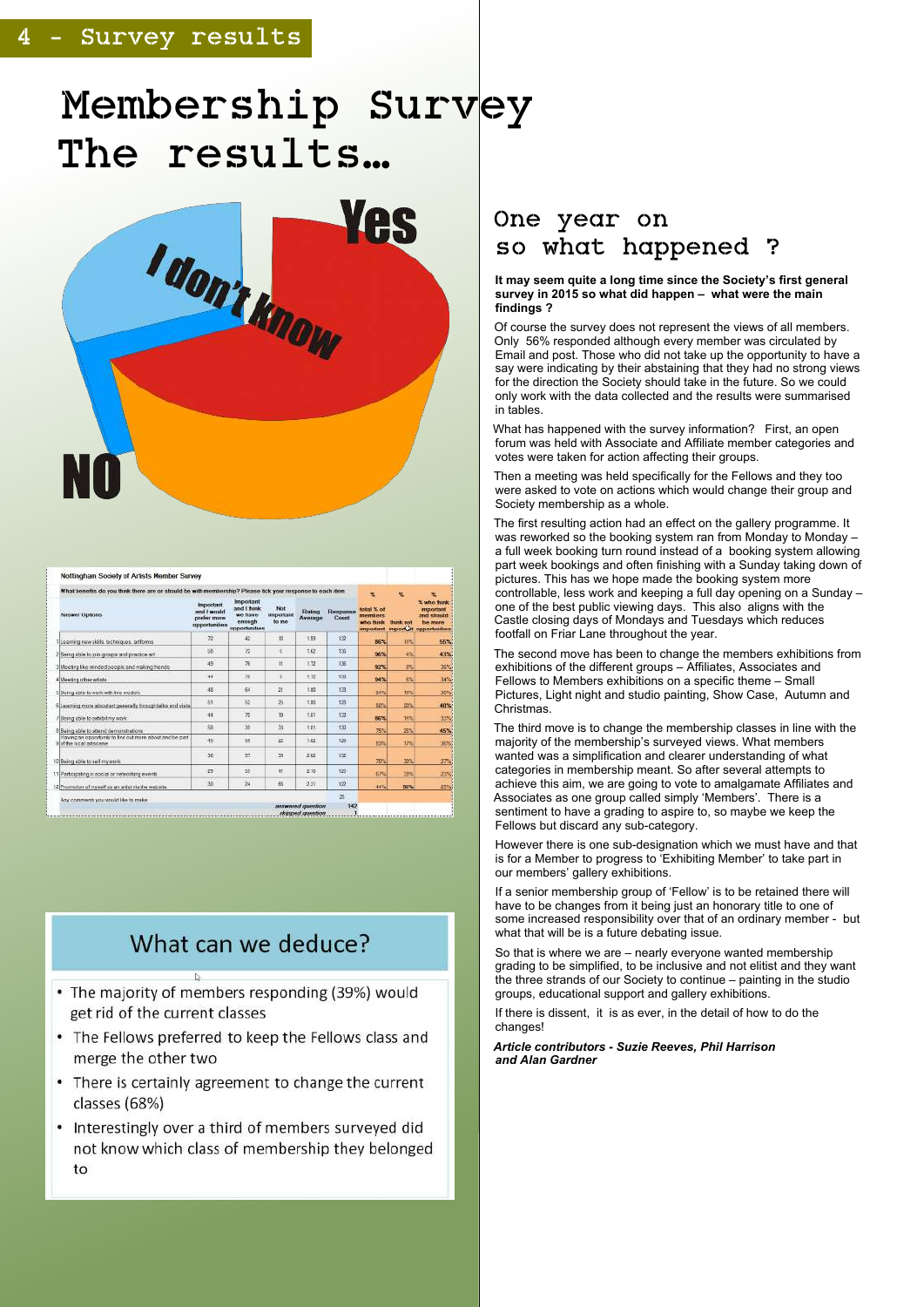# Attention all Members!

#### **Saturday Morning Workshops** 10am start

It has been evident for a long time that some kind of teaching would be a welcome addition to the activities of the Society.

With this in mind we've made a start, offering four Saturday morning workshops between September and Christmas this year. The idea is that each of these will be a one-off session, led by an NSofA member with a particular interest or skill to pass on.

Non-members will be welcome, so feel free to bring friends (for whom there will be an increased charge). We hope that there is good support for the venture.

So far, the following subjects have been organised:-

#### *Rita Mitchell*

#### **Watercolour Techniques - 8 Oct**

Whilst this might have particular interest for beginners, there is always the opportunity for experienced painters to learn more. Rita will have many interesting ideas to share.

#### *Colin Treliving* **Pastel Familiarisation - 29 Oct**

Colin will introduce us to the different papers, pastels and other equipment that he uses in his work. There will be lots of opportunities to have a go.

#### *Lynda Child* **Printing - 12 Nov**

An illustrated talk on different printing methods, with opportunities to practise some simple techniques. Depending on interest, this could be a taster for a masterclass later in the year.

#### *Phil Harrison* **Tablet Painting** - **26 Nov**

This will be an extension of Phil's earlier talk on computer art. However, it's not necessary to have attended the earlier class to benefit from this one; there will be a revisiting of that ground.

**Masterclasses** will be of longer duration. Members might lead these, but not necessarily so.

Gordon Dryden has already posted e-mails and flyers about his Life Drawing classes on 17 Sept, 15 Oct, 19 Nov and 17 Dec.

Please watch your inboxes for details of dates and charges. At the time of printing this article the booking procedure is still being organised. Notices will also be posted in the Studio.

If you don't use e-mail, ask friends who do to keep you informed or contact your Group Representative.

Your suggestions for future topics are welcomed.

*Email [publications@nottinghamartists.org.uk](mailto:publications@nottinghamartists.org.uk)*









# New Chapel Gallery venture at Ruddington

The Society is delighted to have joined with the Framework Knitters Museum in a new co-operative venture to open up the Chapel Gallery in Ruddington.

Artists from the Society will be presenting their work at three monthly intervals and it is hoped that this will benefit the artists, the museum and the visitors. All works will be for sale and commission from the sales will be used to support both the Framework Knitters Museum and the Nottingham Society of Artists.

The private view for the first exhibition in the Chapel Gallery took place on Thursday 28th April and was well attended by members of the Museum and the Nottingham Society of Artists and their guests. The NSofA artists exhibiting first were Colin Treliving, Maureen Copley and Roger Crooks pictured left.

## NewsNewsNews

Just beginning the second three month exhibition period are members Helen Kerry and Steve Brazier and also Julian Pinnick.

*(Photos by Ryan Brucass, AS-I-C-iT Photography)*

We would like to thank the following for their support and sponsorship throughout last year. **Fraser Brown Solicitors John E Wright Eirian Bell**

FRASERBROWN

johnewright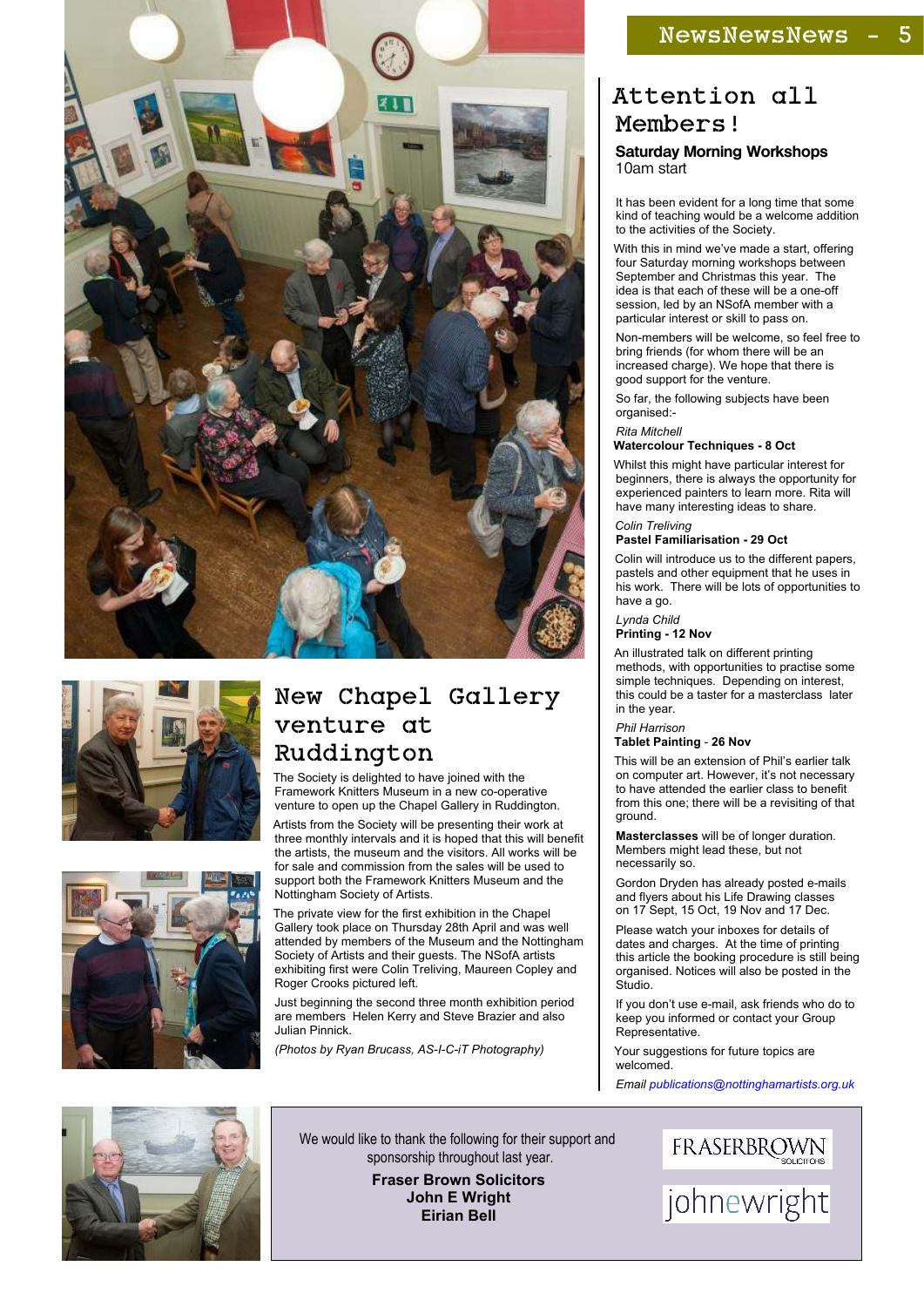# 6 - Around the Groups

#### **Thursday Morning: Clothed Model or Life**

*Group Secretaries - Alan Gardner and Roger Crooks* This popular figure painting group tackles costume, portrait and life, with a different model each week. A varied range of poses and props are used and, occasionally, members are presented with the challenge of a moving pose. There's lots of opportunity to discuss work with others, pick up new ideas and receive advice and encouragement.

#### **Friday Morning: Portrait**

#### *Group Secretary - Mim Brown*

Character sittings are used, with one pose being used for the whole session.

#### **Friday Afternoon: Art In The Afternoon**

*Group Secretary - Andrew Craig*

A fortnightly illustrated talk of about twenty minutes on an artist, an art movement or a theme such as 'Rainy Days' or 'Through a Window' is used as the inspiration for members to produce works of their own. The rest of the session and the week in between talks gives members time to work in the studio prior to displaying their finished pieces in the studio before the next talk. This is a popular group, with the picture showing/ talk sessions attended by around thirty members.Talks are given by both regular attendees of the group and other members of the society, and offers for new subjects for talks are always welcome.

#### **Sunday Morning Group**

*Group Secretary - Jean Jago*

These sessions alternate between Life and Still Life. Life sessions use a variety of models and poses, with the same pose usually being used for the whole session. Still Life arrangements are set up by group members and aim to present a range of different challenges. The

group is usually attended by eight or nine members, who support and encourage each other to improve their work.

#### **Bond Group - Outdoors**

#### *Group Secretary - Jean McLennan*

The 'plein air' group meet up in the summer months to sketch or paint at various outdoor locations. Locations are mostly accessible by bus and new venues are added each year – the City Farm being a popular new addition.

**Details of exact timings of groups and contact numbers for group secretaries can be found in the Painting Groups 2016-17 card.**



#### **Send us your stuff!**

**This page is for stories, pictures and news from your group. Send in to see them published and keep other groups in touch with your activities.**

**publications@nottinghamartists.org.uk**



*Members are able to attend any or all of the following groups. What a fantastic opportunity! All of the groups offer the chance to work in a well-equipped studio and meet with others who will offer support, advice and encouragement – and a half-time coffee break.*

*Apart from a small fee (currently £3 or less per session) for attendance at those classes where a model is provided, attendance at all of these groups is included in NSofA membership.*

*If you're a member and haven't yet tried some of these classes why not give some a try – or try out a new one? And if you're reading this and not yet a member, perhaps you should think about joining.*

#### **Monday Morning Group**

#### *Group Secretary - Edwin Wilson*

Members attending this group work in oils, acrylics or mixed media on their own compositions, giving each other support and encouragement. Presently, there are between six and ten attendees.

#### **Monday Evening: Portrait**

Group Secretary - Nigel Cooley

This group gives members the opportunity to tackle that most difficult of challenges – to achieve a likeness of the sitter. Those attending use a variety of material, ranging from charcoal to oils.

#### **Tuesday Morning: Life**

*Group Secretary - Bob Sparham*

Life drawing and painting, with the same model and pose being used for up to 3 weeks. This enables those who

attend to produce a substantial finished work. A helpful critique is held at the end of sessions, where members encourage, offer suggestions and give advice to each other.

#### **Tuesday Afternoon: Still Life**

*Group Secretaries - Enid Patrick and Mim Brown* Up to twelve members presently attend this group, working in a variety of materials. A different still life subject is set up each week, mostly from the selection of objects available in the studio. Those attending the group suggest and help with setting up the still life arrangements – flower subjects are always popular!

#### **Wednesday Morning: Clothed Model**

*Group Secretary - Moira Bailey* This is a figure session, currently attended by between eight and twelve members, who work in their own choice of medium, drawing or painting a clothed model. Models and costumes used are varied, giving lots of opportunity to convey the personality and spirit of the sitter.

#### **Wednesday Evening: Life**

#### *Group Secretary - Chris Open*

This life drawing session presents members with the challenge of lots of short poses – ranging from 60 seconds (yes, that is seconds!) to 20 minutes. In the course of the evening members get lots of drawing practice to help hone their observational skills as well as use lots of paper! Try this for a few weeks and you'll be amazed how much your drawing will improve.

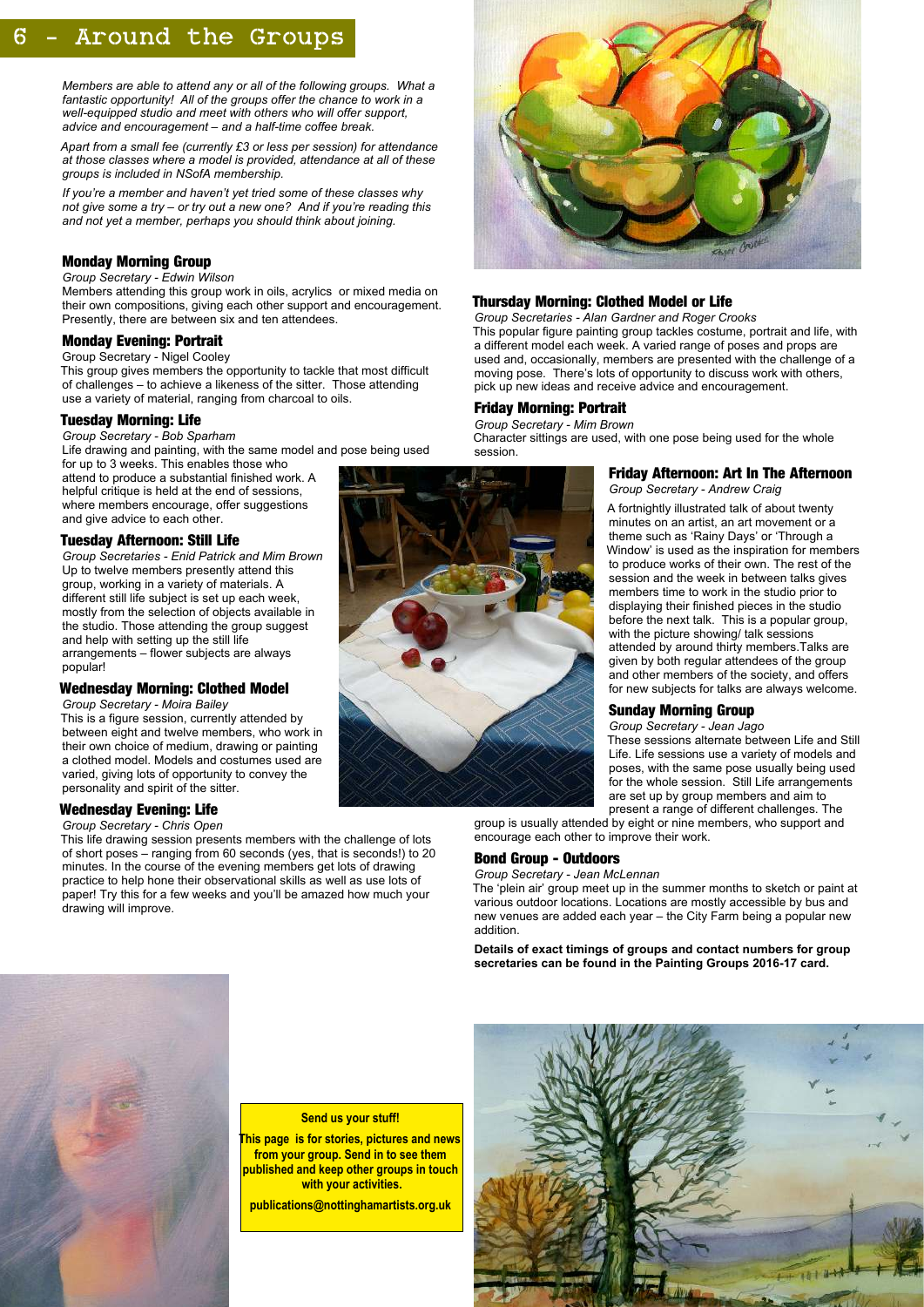

# The model

Once you find a model and set up an appointment for working together, get your space ready. Keep in mind that models are living, breathing - and very often naked - human bodies. Temperature and the nature of surfaces (hard or soft) have a big impact on their comfort and happiness. Here's a checklist of items for your studio setup:

- **platform or model's stand -** *make sure the model is safe*
- **lights overhead or spot** *try not to dazzle model or artists*
- **timer to mark pose length**
- **temperature control** *(heater, air conditioning) crucial for nude models*

#### **chair, stool, cube/box, cushions, selection of drapery to add variety to poses**

Models should be booked well in advance and an agreed fee carefully noted to avoid any misunderstanding. They can be booked from the list of models provided or by asking the NSofA Model Co-ordinator, Dan Jackson for advice.

Once you have reached agreement and set a date it's a good idea to contact the model the day before the session to confirm he/she is still able to appear. Nothing is worse than a room full of expectant artists with paint brushes at the ready but no model! (Double booking is nearly as bad and quite embarrassing for the secretary). A model who fails to turn up for an agreed session without warning might be removed from your list for future sessions. Obviously, if your model rings in sick, then Dan may still be able to book a replacement or as a last resort, ask for a volunteer from the group.

Plan how to use your time. In a group situation, the secretary usually dictates the length of the pose - Ideally a model should be given a short 'stretch' break every 20 minutes or so. This may depend on how experienced the model is and the difficulty of the pose. A standing pose or an uncomfortable pose can mean cramped muscles or circulation loss.

If you want the model in a specific position, illustrate it with your own body or describe it verbally. In general, touching the model at any time should be avoided. Before the break, mark the position of feet, hands and so forth with masking tape so he or she can take the correct position again. Conversation with the model should be kept to a minimum during the pose; reserve talking for breaks. Keep an eye on the time - it is unfair to let the model suffer by going over the agreed time. A timer to announce the end of the session is a good idea and will help prevent over-runs when the secretary is distracted or out of the room.

Pay your models promptly - usually at the end of the session. Hiring a model, as opposed to using volunteers, helps keep the artist and model relationship professional and clearly defined.

#### **NSofA Rules**

*In a Life session at the NSofA* **ABSOLUTELY NO PHOTOGRAPHY AT ANY TIME.**

*In a clothed model session***, photography may be allowed by pre-arrangement with the model together with the Group Secretary.**





### Model Focus